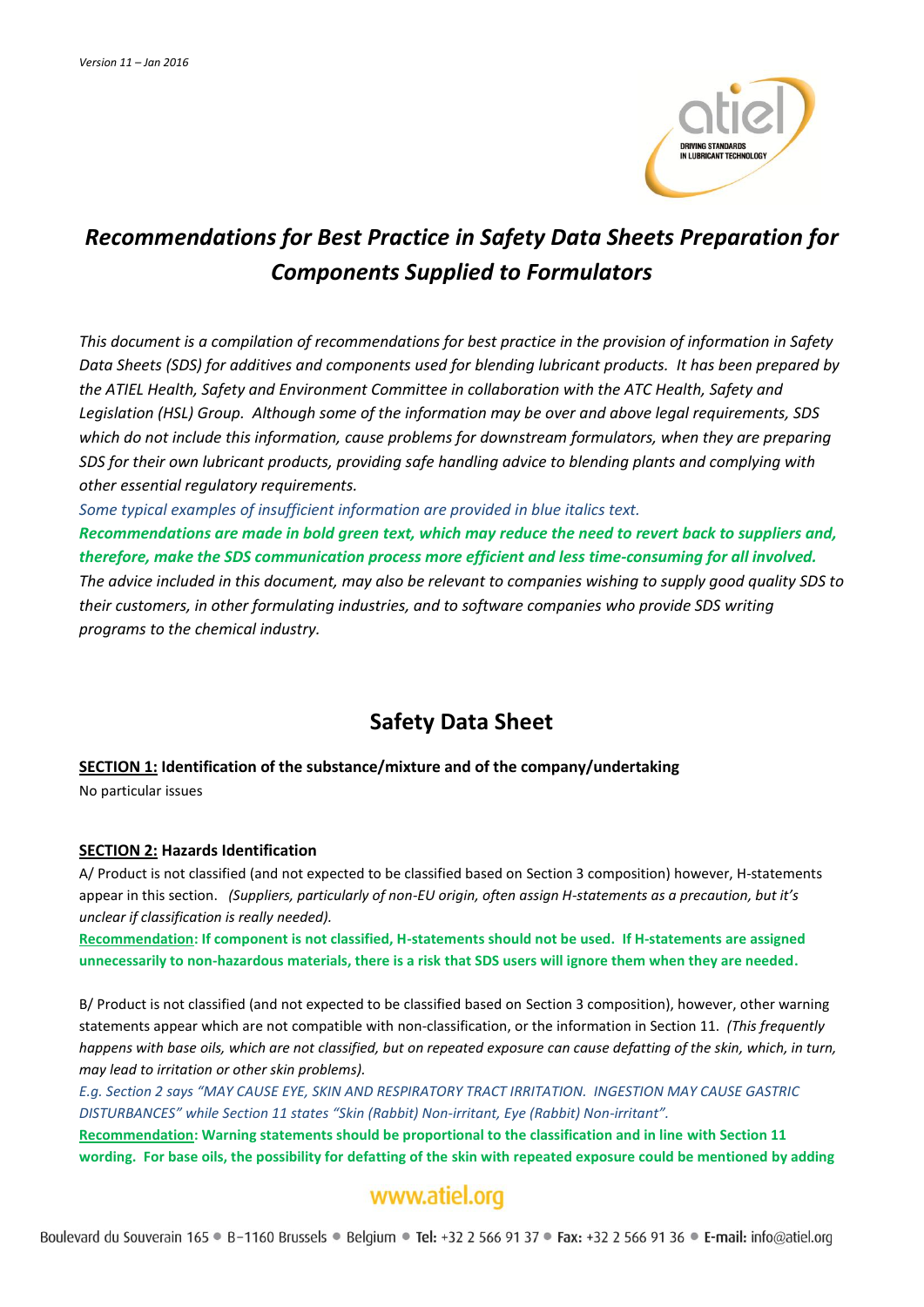**a statement such as "***Prolonged or repeated skin contact without proper cleaning can clod the pores of the skin resulting in disorders such as oil acne/folliculitis.***" In cases where the product may cause irritation on repeated exposure, but the effect is insufficient to classify based on EU CLP criteria, it would be helpful to add a statement to say so. For SDS covering countries outside the EU, certain statements are needed to comply with other legislation e.g. ANSI (defatting irritant) or HNOC (defatting irritant). For SDS prepared according to REACH Regulation (EU) 1907/2006 and subsequent amendments, these phrases could be placed in Section 2.3 (Other hazards).** 

#### **SECTION 3: Composition/information on ingredients**

A/ Chemical reference numbers, such as REACH, EC or CAS numbers, are often missing or deemed as proprietary. *(Sometimes, even for EU CLP Annex VI substances).* 

**Recommendation: For non-hazardous substances with an occupational exposure limit present at 1% or more, and hazardous substances present at, or above, 1% (or 0.1% depending on substance classification), these reference numbers should be provided in the EU. Formulators need these numbers to comply with national product registration laws, check against prohibited/restricted substance rules and other national or customer specific requirements. In the EU, where companies wish to keep component identity confidential by the use of generic chemical names, these names should be registered with ECHA before use.** 

B/ One or more hazardous substances are listed in Section 3, but it is not possible to tell if there are other substances present or not. *(If formulators know that there are no other substances present, then this helps them comply with national inventory and product registration laws, and also to check against prohibited/restricted substance lists).* **Recommendation: There is no need to disclose unclassified substances (unless they have an occupational exposure limit). However, if other substances are present, a statement to say that the remainder of the formulation is composed of only non-classified substances, or hazardous substances below their SDS declaration limit, would be very helpful. If no other substances are present, a statement could be added to say that the substances listed in Section 3 cover 100% of the component.**

C/ Concentration ranges chosen for substances are either on, or straddle the classification cut off levels for the assigned H-statements.

*E.g. Zinc dialkyldithiophosphate classified Skin Irrit.2 H315, Eye Dam.1 H318, Aquatic Chronic 2 H411 present at 1 to 3%. (Classification limit for Eye Irrit.2 H319 is 1%, for Aquatic Chronic 3 H412 is 2.5% and for Eye Dam.1 H318 is 3%. Therefore component could be classified H319 alone, H319-412 or H318-412 depending on actual amount of ZDTP present.)*  **Recommendation: The figure used for top of range should be** *less than* **the cut off value (e.g. 2.99 or <3%) and should not straddle classification levels (e.g. 1-<2.5%, 2.5-<3%, 3-<10%), leading to classification uncertainty. It is appreciated that some of these problems result from SDS software not providing sufficient flexibility, but perhaps this is something that SDS software providers could be asked to consider.** 

D/ Individual or total concentrations of substances with similar H-statements, exceed the classification cut off levels for those H-statements. Therefore, the information on ingredients provided does not support the classification given in Section 2.

*E.g. 1 - Zinc dialkyldithiophosphate classified Skin Irrit.2 H315, Eye Dam.1 H318, Aquatic Chronic 2 H411 present at 5%, but component is not classified for eye irritancy.* 

| <b>E.g. 2</b> - Ingredient name | CAS no.     | Conc. $(\% w/w)$ | <b>EU Classification</b> |
|---------------------------------|-------------|------------------|--------------------------|
| Acid phosphate                  | Proprietary | 30 - 60          | Skin Corr.1C H314        |
| Amine                           | Proprietary | $20 - 30$        | Acute Tox.3 H301         |

*Skin Corr.1C H314 Aquatic Acute 1 H400, Aquatic Chronic 1 H410*

*(No identifiers and additive is only classified Skin Corr.1C H314, Aquatic Acute 1 H400, Aquatic Chronic 1 H410. The hazard highlighted in red, is above the limit for labelling, so why does this not apply?)* 

## www.atiel.org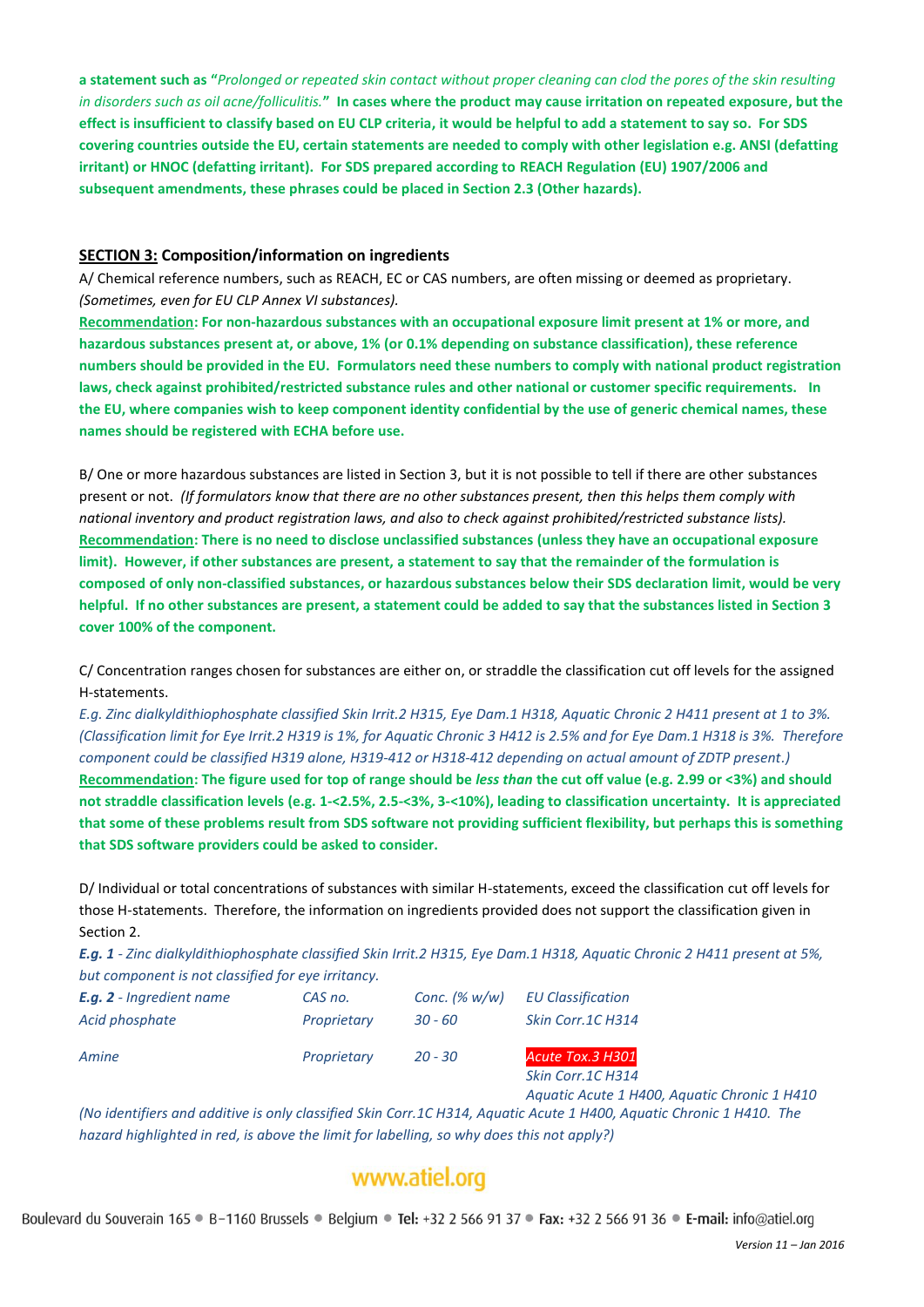**Recommendation: The data in Section 3 should support the component classification. However, ensuring that substance ranges set in Section 3 do not exceed classification limits when combined can be difficult where mixtures contain many substances with multiple hazards. If there is a valid justification why a lower or no classification is needed, this should be stated elsewhere in the SDS. Either test data or a statement saying the total amount of ingredients with a certain hazard is less than the cut off for classification in Section 3, 11 or 12 would be helpful.** 

#### E/ The composition declared in Section 3 does not match the mixture being supplied.

*E.g. Strong acids or bases (usually corrosive) are listed at levels which would exceed classification limits, but component is not classified in Section 2. When asked, suppliers state that these substances are fully reacted. However, this raises further questions as to why these substances are still declared in Section 3 and have the hazards of the reaction products themselves been considered?* 

**Recommendation: The reaction product (if hazardous) should be given in Section 3 and not the original substances. An exception may occur in aqueous solutions (e.g. certain metal working fluids or coolants) where reactions may be reversible. If the reaction is incidental, the calculation rules may apply, unless there is overriding data on the product as a whole, which should be given in Section 11 or 12.** 

F/ No clear statement saying if component is a substance or mixture. *(This would assist with decisions on inventory status, downstream product composition enquiries and restricted substance checks).* 

**Recommendation: The information could be inserted in Section 1, 2 or 3, e.g.** *"Product type/definition: UVCB"***. However, Regulation (EU) 453/2010 (amendment to REACH Annex II) stipulates that sub-headings of "3.1 Substances" or "3.2 Mixtures" (not both) should be used in Section 3. If it is a substance, then the supplier is obliged to mention the REACH registration number in section 1.1. For certain single substances, it would be helpful if the presence of preservatives or antioxidants was indicated, e.g. bisphenol A or alkylated phenols used as preservative at low levels in synthetic base fluids, as these substances may be restricted, or of concern in certain markets or applications.** 

G/ A substance declared in Section3 is listed in EU CLP Annex VI, but the official classification is dependent upon a Nota. The classification in Section 3 is provided without the data needed to show whether the Nota should apply or not. *E.g. Mineral base oils are declared as present, but with no statement to say if DMSO extract by IP 346 is <3% or not. Or, a mixture contains more than 0.1% gas oil for which the supplier provides the Annex VI classification of Carc.1B H350. However, they do not classify the mixture as carcinogenic. No information is provided to support the use of the Nota that allows for non-classification.*

**Recommendation: The information could be inserted as a footnote in Section 3 or other sections of the SDS e.g.** 

| Product/Ingredient name                                         | <i><u><b>Identifiers</b></u></i>                                                    | %          | <b>Hazard Classification</b><br>Regulation (EC) No. 1272/2008 [CLP] |
|-----------------------------------------------------------------|-------------------------------------------------------------------------------------|------------|---------------------------------------------------------------------|
| Distillates (petroleum),<br>solvent-dewaxed heavy<br>paraffinic | REACH#: 01-2119471299-27<br>EC: 265-169-7<br>CAS: 64742-65-0<br>Index: 649-474-00-6 | <b>100</b> | Not classified                                                      |

*The mineral oils in this product contain < 3% DMSO extract (IP 346).*

**Non-classified substances (as above) should be listed if an occupational exposure limit applies. IP346 results could be mentioned in Section 9 or 11.**

H/ Substances of Very High Concern (SVHCs) are not declared in Section 3.

**Recommendation: The identity and amount of these substances should be declared on the SDS, if they are present at 0.1% or more.** 

## www.atiel.org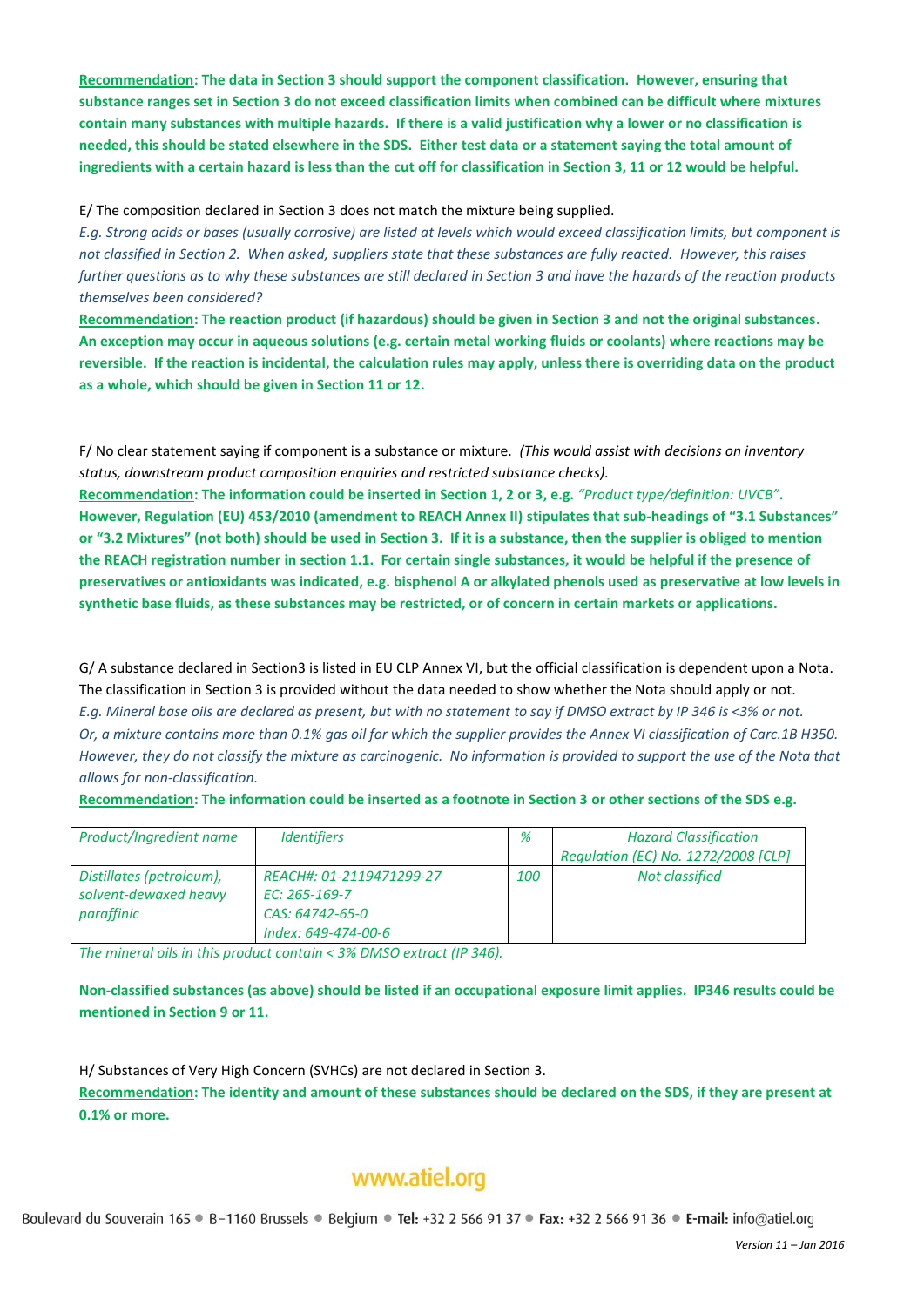I/ Skin sensitizing substances are present at 1% or more, but the component is not classified as a skin sensitizer. **Recommendation: If the component does not require classification based on skin sensitization test data, this should be explained in Section 11. Where data exists to establish a specific concentration limit (SCL) below which the substance does not cause sensitization, then it is also helpful to include this information, as it may be possible that downstream formulators would be using the substance below this level in their own products. Also, if data is available to establish if the sensitizer is classified as Skin Sensitizing Sub-category 1A (strong sensitizer) or 1B (weak/moderate sensitizer), it would useful to include this too. Otherwise, formulators who are supplying products to the USA, which contain 0.1 to <1% of a sensitizer, would have to classify their products as sensitizing, unless the sensitizer was Category 1B (in which case a 1% limit applies).** 

#### **SECTION 4: First aid measures**

No particular issues

#### **SECTION 5: Fire-fighting measures**

No particular issues

#### **SECTION 6: Accidental release measures**

No particular issues

#### **SECTION 7: Handling and storage**

No particular issues

#### **SECTION 8: Exposure controls/personal protection**

Insufficient detail is provided on the type of gloves and respiratory masks to be used. *(Questions are received regularly from customers about this).* 

**Recommendation: Specific details on appropriate PPE (e.g. glove materials, thickness and typical or minimum breakthrough time) should be provided for general handling, based on intended use of product. It is appreciated that this is a difficult area, as choice of PPE will depend on manner of use of the product. However, independent expert advice should be sought (e.g. from PPE suppliers) where needed. For practical advice from Cefic go to: <http://www.cefic.org/Documents/IndustrySupport/REACH-Implementation/Guidance-and-Tools/Practical-consideration-on-Gloves-Thickness.pdf>**

#### **SECTION 9: Physical and chemical properties**

A/ Data points which help determine classification (on non-classification) are missing.

*E.g. Kinematic viscosity at 40<sup>o</sup> C (for hydrocarbon fluids), % DMSO extract by IP346 (for mineral base oils), VOC content*. Recommendation: The ECHA guidance on SDS compilation recommends that Kinematic viscosity at 40<sup>°</sup>C should be **provided if more than 10% hydrocarbons are present. Other data that helps determine classification, such as DMSO extract by IP 346, or VOC content, could be provided here or in other sections of the SDS.** 

B/ Numerical data without units are provided. **Recommendation: All units should be clearly indicated.**

#### **SECTION 10: Stability and reactivity**

No particular issues

### www.atiel.org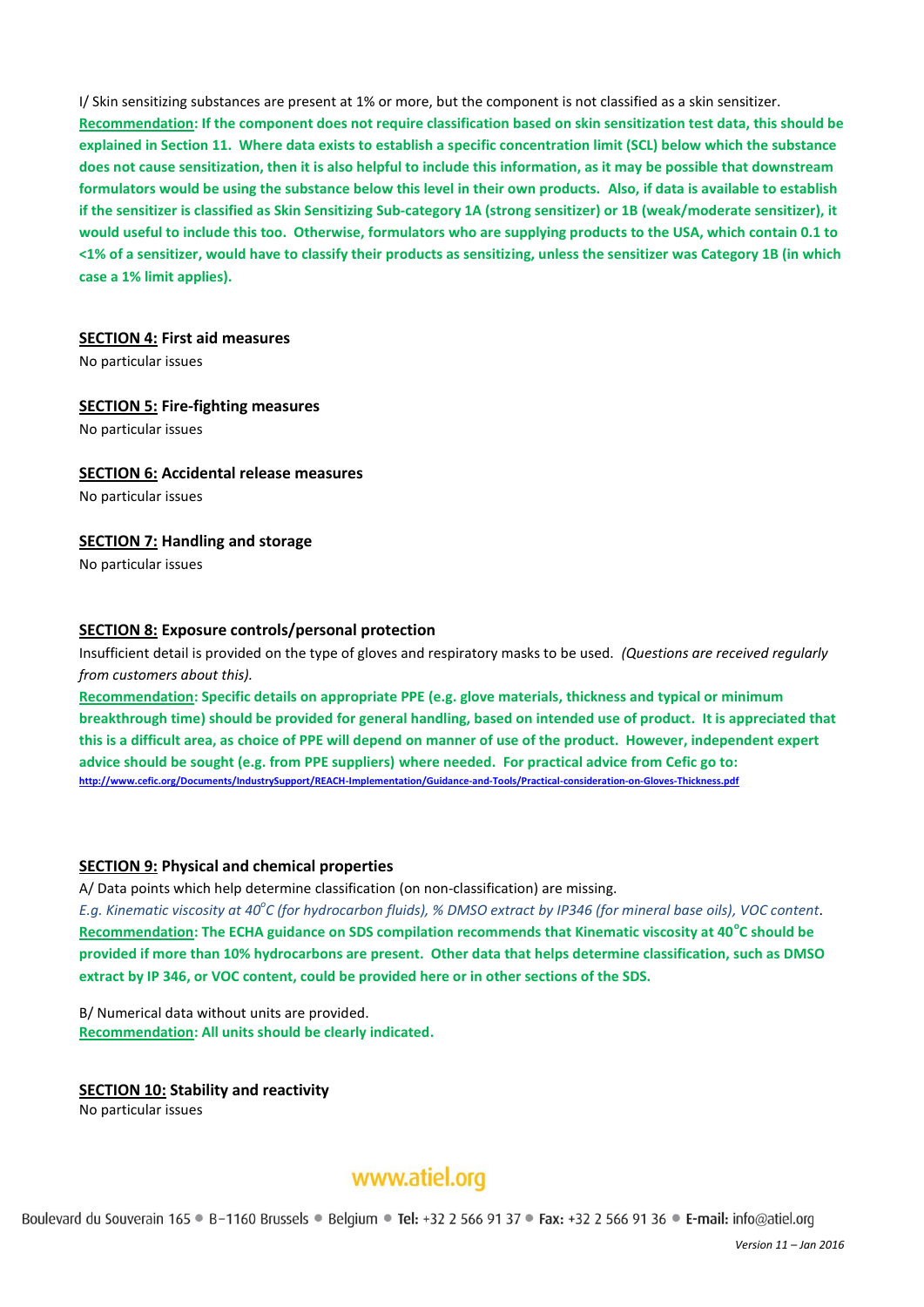#### **SECTION 11: Toxicological information**

Statements do not match with classification in Section 2, or classification expected from Section 3 ingredients. *E.g.1 - "Moderately irritating to skin", however there is no classification in Section 2 or irritating substances declared in Section 3.* 

*E.g.2 - For an additive which is not classified as hazardous.*

*Target organs: Contains material which may cause damage to the following organs: eyes Acute effects - Eye contact: Non-irritating to the eyes*

**Recommendation: All statements should be in line with the overall classification of the component. In this example the supplier has double counted eye damage effects to also be a target organ effect. For specific target organ (STOT) and chronic (CMR) effects, GHS requires information in the SDS at certain trigger points (e.g. 0.1%) even though classification and labelling may only be required at higher concentrations (e.g. 0.3% or 1%). This information could be placed in this Section 11, although it should be clear on whether the effect only concerns the ingredient and if it is expected to contribute to the hazards of the overall product or not.** 

#### **SECTION 12: Ecological information**

A/ Section 3 shows substances classified as Aquatic Acute 1 H400 or Aquatic Chronic 1 H410, but no M factor (or EC/LC 50 data from which M factor can be determined) is provided*. (This data has been required since the 2nd ATP in 2012).* **Recommendation: Where components contain substances with Aquatic Acute 1 H400 or Aquatic Chronic 1 H410 classification, M factor, or data from which it can be derived, should be provided here or in Section 3.**

B/ Incomplete sets of eco-toxicological test data are provided which can be misleading. *(In principle, these discrepancies should disappear when the substances are registered under REACH, unless the supplier opts out).* 

*E.g. test data for fish and/or daphnia are provided, but not for algae. By read across from other suppliers' data, it is the algae result that causes a more severe classification. However, the supplier only classifies to the level indicated by the fish/daphnia data.* 

**Recommendation: Missing data may be available for the ECHA website which should be checked. This issue should be resolved by 2018, by which time all substances should have been registered. It has been noted that classifications in ECHA registration dossiers can sometimes be questionable in respect to selection and interpretation of data. However, where data is publically available, e.g. via the REACH process, and is relevant, then, it should be taken into account by suppliers. The supplier should be able to justify their classification and labelling position.** 

#### **SECTION 13: Disposal considerations**

No particular issues

#### **SECTION 14: Transport information**

No particular issues

#### **SECTION 15: Regulatory information**

A/ There are statements claiming that all the substances in the component are listed on various national chemical inventories. However, one or more of the CAS numbers provided in Section 3 (or CAS numbers that correspond to the EC numbers provided), cannot be found on those inventory listings. No further information is provided to explain the basis for the listing.

**Recommendation: Where substance identifiers used in Section 3, are not listed on the inventories claimed as compliant, extra information on the basis for compliance, would be helpful to formulators when carrying out their own national product registrations. The overall inventory status of the component should include all substances present in the mixture (not just the main components or those declared on the SDS).** 

### www.atiel.org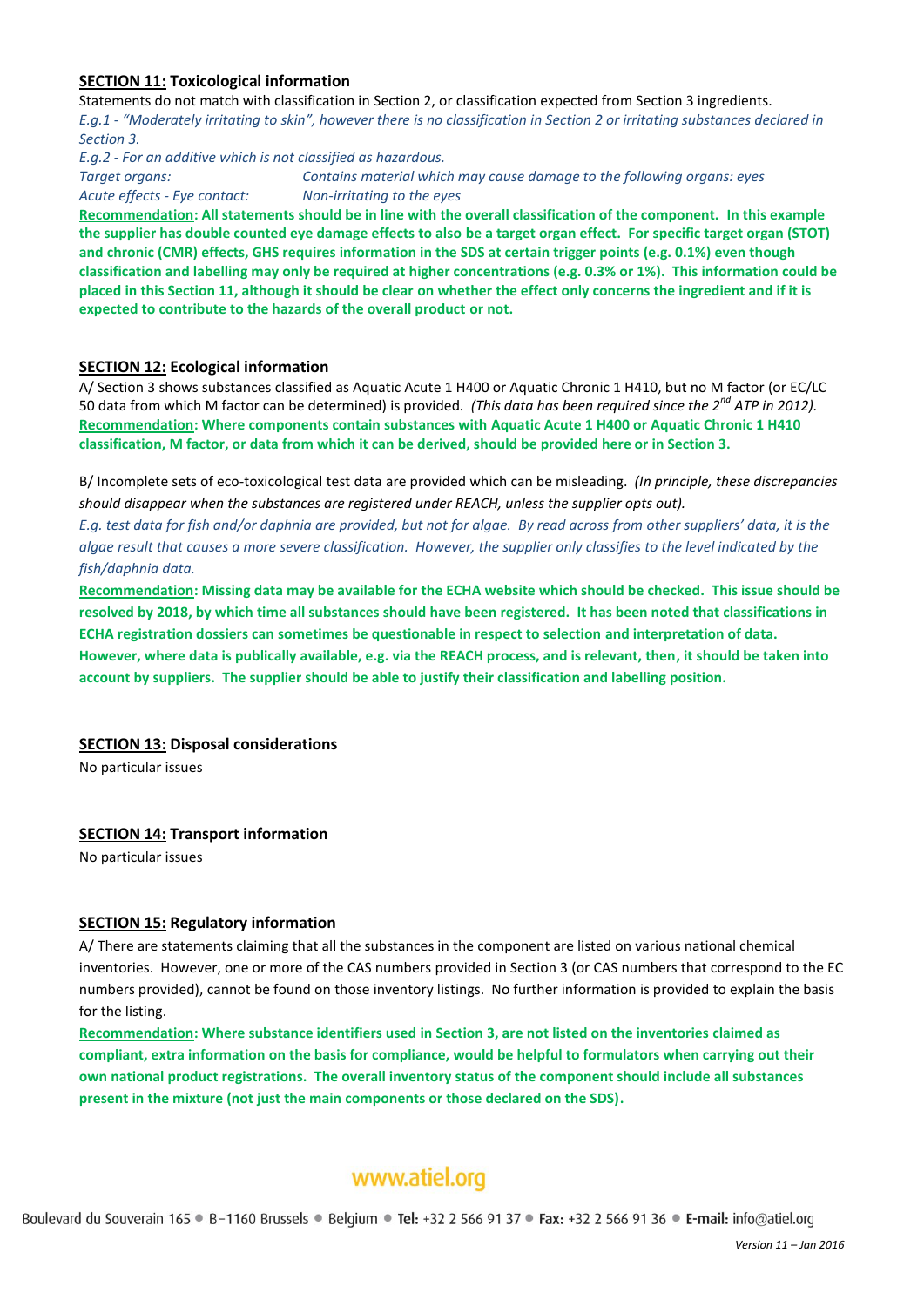B/ Very general statements are used to provide the status information for each chemical inventory, such as "listed or exempt".

**Recommendation: It would be much more helpful to indicate which case applies, especially when preparing data for product registrations or importation. This can be difficult where mixtures contain substances with a different status on each inventory, but additional information would help, e.g.** *"One component polymer exempt, all other substances listed"***, or** *"One substance NDSL listed, all others DSL listed"***.** 

C/ There are statements which say "Polymer exempt". It is not possible to tell if the supplier has considered the differing requirements for polymer exemption between different regulatory systems.

**Recommendation: Where polymer exemption applies under REACH, a statement to say if all monomers have been pre-registered or registered would be helpful.** 

D/ A general statement of "Restrictions apply" appears alongside the name of a chemical inventory. **Recommendation: If restrictions apply to import or use of the component in that country, a small amount of extra detail will reduce the need for the user to make further enquiries.** 

*E.g. "This additive package can only be imported into (country name) by (name of supplier)"* 

E/ Hazardous substances not declared in Section 3, but which are present on various regulatory lists (US State RTK lists in particular) are listed as present. However, there is no indication of amount present in component.

*E.g. US regulations SARA 313 toxic chemical : Lead 0 - 0.0001 notification and release reporting (w/w%) RQ (Reportable quantity) : CERCLA: Hazardous substances.: Cadmium: 10 lbs. (4.54 kg); Arsenic: 1 lb. (0.454 kg); Lead: 1 lb. (0.454 kg);*

**Recommendation: The amount of hazardous substance present should be indicated (e.g.** *"max 1ppm Cadmium, Arsenic"***), as these substances are always of concern and often restricted. Formulators will need to know how much could be in their final products.** 

F/ There is no information on national regulations. **Recommendation: Information about listing on various national inventories like Norway, Sweden, Finland, Denmark, Italy and Switzerland would be helpful.**

G/ References to "REACH" currently refer to EU REACH regulations. However, going forward, other countries are introducing similar legislation and also referring to it as "REACH", e.g. K-REACH in Korea. It may become necessary to distinguish clearly between those systems.

#### **SECTION 16: Other information**

Exposure scenarios attached to SDS are often only provided in English language. **Recommendation: These should be provided in the local language of the SDS. For advice on exposure scenarios go to: <http://www.atiel.org/reach/introduction>**

### *Priority of SDS Improvements*

*It is appreciated that the implementation of all these improvements to SDS could take considerable effort. Therefore, it is suggested that applying the following prioritisation would produce the most benefit for the time and effort taken.*

| <b>Higher priority</b> | Sections 2 and 3   |
|------------------------|--------------------|
| Jz                     | Sections 11 and 12 |
|                        | Sections 8 and 9   |
| Lower priority         | <b>Section 15</b>  |

### www.atiel.org